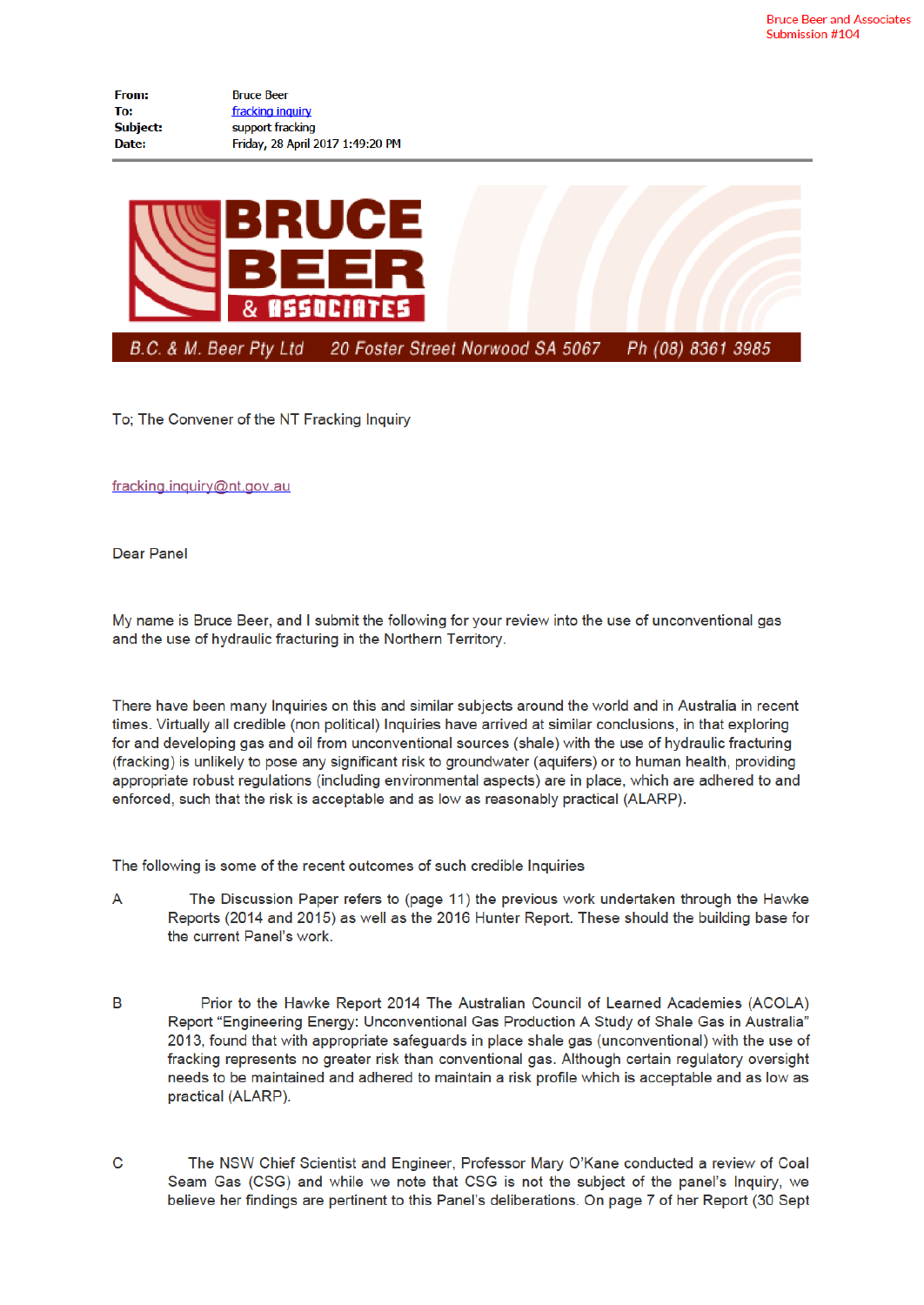2014) "There is a perception in some parts of the community that CSG extraction is potentially more damaging and dangerous than other extractive industries. This perception was heightened following the release of the American movie Gasland in 2010. The Review examined this issue in detail and concluded that while the CSG industry has several aspects that need careful attention, as do almost all industries, it is not significantly more likely to be more damaging or dangerous than other extractive industries". The relevancy is twofold, in that the NSW Chief Scientist and Engineer's Review debunked the hype associated with the movie Gasland, and recognised each extractive industry has its own unique characteristics which must be recognised, managed and regulated appropriately to achieve ALARP.

- D The Western Australian Upper House reviewed the issue of fracking, and after two years of examining evidence etc. concluded (Nov 15) that fracking can be carried out safely if regulated appropriately. It found the impact on human health and the environment were 'negligible' despite widespread concerns about the practice.
- E The South Australian (SA) Natural Resources Committee recently completed a two year Inquiry into unconventional gas and the use of fracking, and issued it's final Report on 30 November 2016. It's key recommendation against it's first Term of Reference was that unconventional gas (fracking) is unlikely to have any impact on groundwater (aquifers).
- F As mentioned, there have been many Inquiries worldwide, but the UK is also very relevant to Australia, as its ownership to mineral rights is similar to Australia. The UK had a very rigorous inquiry carried out by the Royal Society and the Royal Academy of Engineering specifically to do a report on hydraulic fracturing and shale gas. Professor Sir Mark Walport UK Chief Scientist gave a speech predominantly focussed on Risk and Innovation in Germany in September 2014, summed up the findings, with the following

"There are really 3 science and engineering concerns about hydraulic fracturing (fracking). The first of these is: will it cause earth tremors? The second is: will you get contamination of the water table? And the third is: will there be fugitive release of the methane gas? (In other words if you leak all the gas then you lose the advantage of it as a fossil fuel). And what the science and the engineering tells you is that this is a drilling technology and no drilling technology is completely risk-free. **But if it is done well, if it is engineered well, if it is governed well, then it is as safe as any other form of drilling**, recognising that there is no 'free lunch', there is nothing that is completely risk-free." He went on to note

"Those are the engineering concerns, and that's what the Royal Academy of Engineers' report said and actually multiple other reports have all essentially said the same thing. But the public or publics who are protesting, at least in some parts of the world, about fracking are coming at in from a different angle. They're coming at it from the values angle and from the 'my pain, your gain' angle. And so there's a group that dislike fracking because they dislike fossil fuels, there's another group that dislike fracking because they actually just don't like big companies, and then there's a third group who just don't want the inconvenience of having something industrial happening in their back yard." The referenced speech can be found here http://bit.ly/1CVyur7

In line with the UK Inquiry and the recommended outcomes, the UK Infrastructure Bill 2014-15, was passed through the UK Parliament, and it, which among other things will permit fracking below 300 meters in the UK.

It is on this basis that I urge the Panel to adopt a factual and evidence based approach toward assessing the potential risks regarding the exploration for and the development of unconventional gas and oil, and